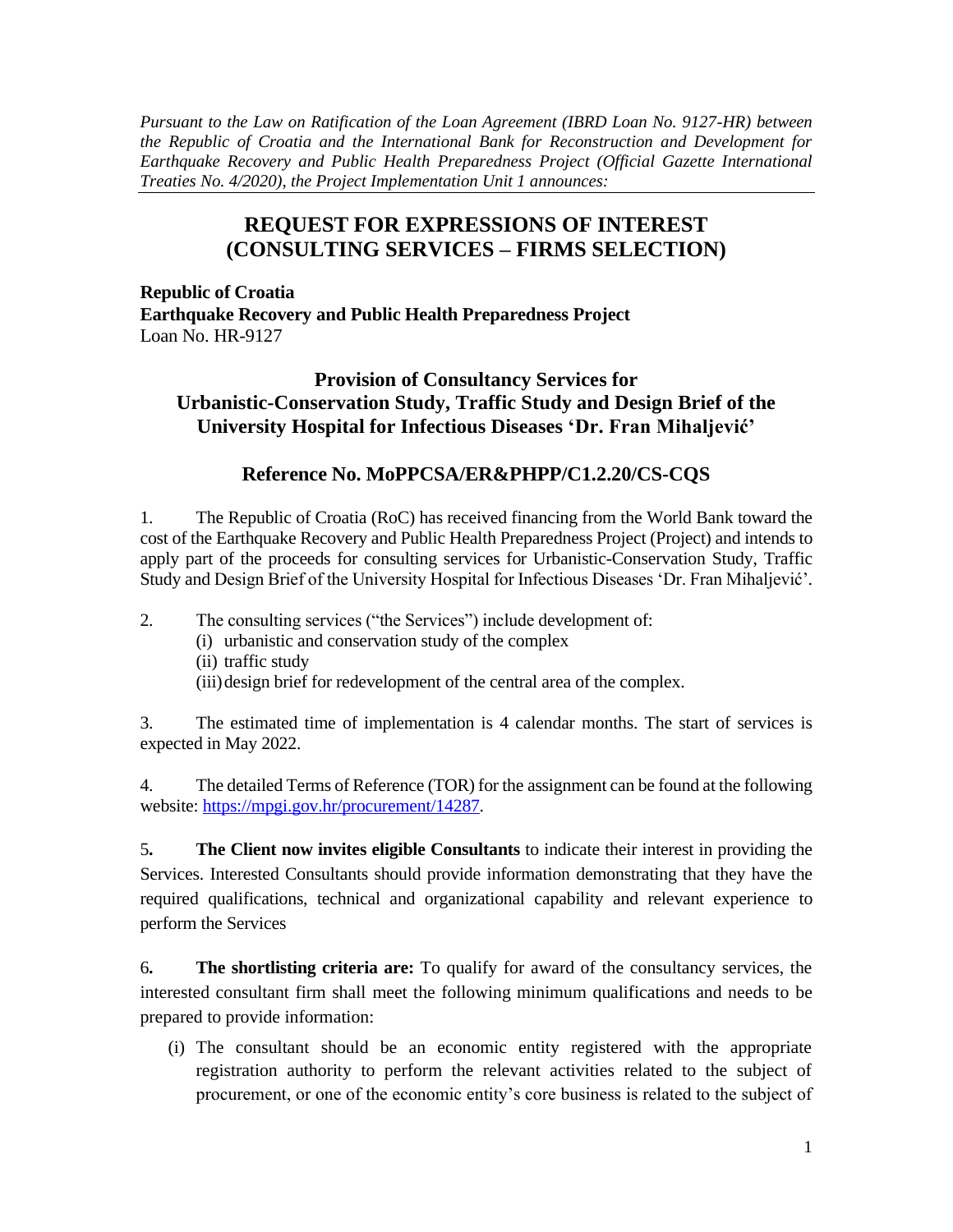procurement, or an association in the form of a joint venture, partnership or subcontractor.

- (ii) The Consultant should have at least 5 years of experience in providing consulting services.
- (iii)The Consultant should provide evidence of relevant experience list of references of similar (i.e. architectural design, conservation, urban planning and/or sustainable urban development) in the last 5 years.
- (iv)The Consultants should demonstrate sound administrative and financial capacity
	- administrative capacity implies at least 6 available staff/experts (permanent employees or subcontracted experts) for contract implementation and financial capacity implies minimum financial annual turnover during the last two (2) years (2020 and 2021) of the Consultant of at least 1.5 million HRK per year.
- (v) The Consultants should demonstrate availability of the key experts for the performance of the services described in the TOR:
	- a) Key Expert No 1 Team Leader Architect
	- b) Key Expert No 2 Cultural Heritage Specialist
	- c) Key Expert No 3 Urban planner
	- d) Key Expert No 4 Hospital planning specialist
	- e) Key Expert No 5 Traffic Specialist
	- f) Key Expert No 6 Landscape Architect

Key Experts will not be evaluated at the shortlisting stage.

7. The attention of interested Consultants is drawn to Section III, paragraphs, 3.14, 3.16, and 3.17 of the World Bank's "Procurement Regulations for IPF Borrowers" dated July 2016, revised November 2017 and August 2018 ("Procurement Regulations"), setting forth the World Bank's policy on conflict of interest.

8. Consultants may associate with other firms to enhance their qualifications, but should indicate clearly whether the association is in the form of a joint venture and/or a subconsultancy. In the case of a joint venture, all the partners in the joint venture shall be jointly and severally liable for the entire contract, if selected.

9. A Consultant will be selected in accordance with the **Consultant's Qualification-based Selection (CQS) method** set out in the Procurement Regulations.

10. Further information can be obtained at the address below during office hours from 8:30 a.m. to 3:30 p.m. (CET).

11. Expressions of interest in English must be delivered in a written form to the address below (in person, or by mail, or by e-mail) by April 24, 2022.

Earthquake Recovery and Public Health Preparedness Project Project Implementation Unit 1 (PIU 1) Ministry of Physical Planning, Construction, and State Assets Ulica Kneza Mislava 10